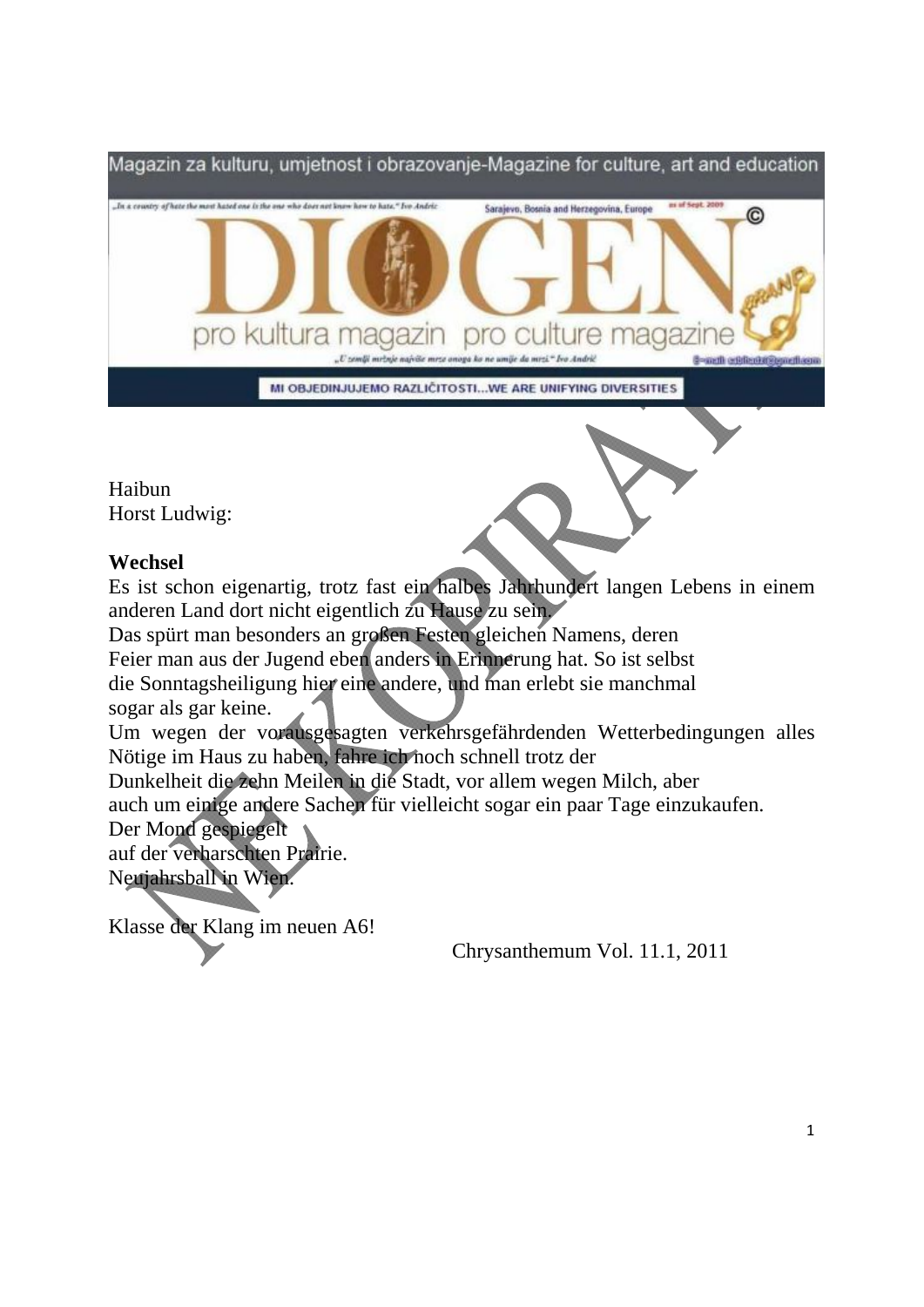Haibun Horst Ludwig:

## **Changes**

It is quite strange that after living for almost half a century in another country you still are really not quite at home there. You feel this especially on great holidays with the same name when you remember their celebration quite differently from the days of your youth. Even Sunday sanctification is different here; sometimes you experience it as none at all.

When weather conditions endangering the traffic are forecast, you have to have all essentials at your house. Thus I take a quick ten mile drive to town, especially for milk, but also to buy a few things for possibly a few days.

The moon mirroring on the ice-crusted prairie New Year's ball in Vienna

Excellent the sound in the new A6!